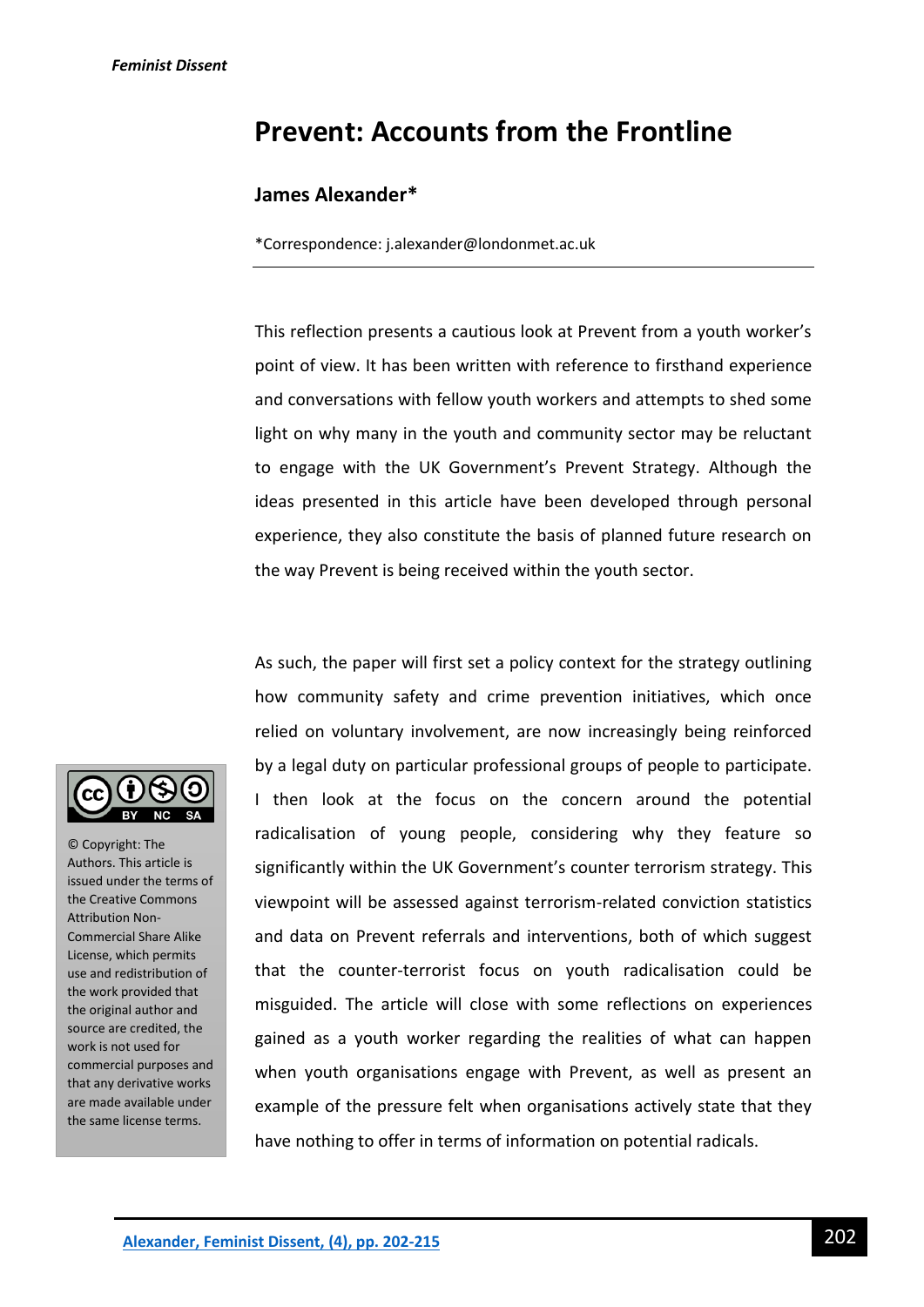### **The context of the Prevent Duty and young people**

There is nothing new in the method of relying on the public for intelligence in the fight against crime. From neighbourhood watch initiatives to anti-terror announcements on public transport, everyday people, with seemingly little to do with the criminal justice system, are being called upon to be the first line of defence against crime and disorder. The Counter-Terrorism and Security Act 2015 places a legal duty on 'specified authorities', including schools, colleges, and organisations providing particular support to young people, such as those working with young people on a school exclusion, to share any concerns relating to the potential radicalisation of a young person with the authorities along with any information. As such, like many other community safety initiatives, Prevent's strength and weakness lie in its reliance on non-law enforcement agents, such as schools and colleges, to initiate action by reporting their suspicions.

However, there is something increasingly sinister about the coercive pressure placed on members of the public to participate in such law enforcement processes. Immigration controls, for example, are no longer simply the responsibility of border control agents and the police, but bank staff, landlords, business owners alike – all forced, through fear of fines and imprisonment, into doing the government's bidding by checking the immigration status of potential staff members or customers. Whether you agree with the government's stance or not, everyday people are being increasingly expected to enforce government policies, even when they are not best equipped to do so.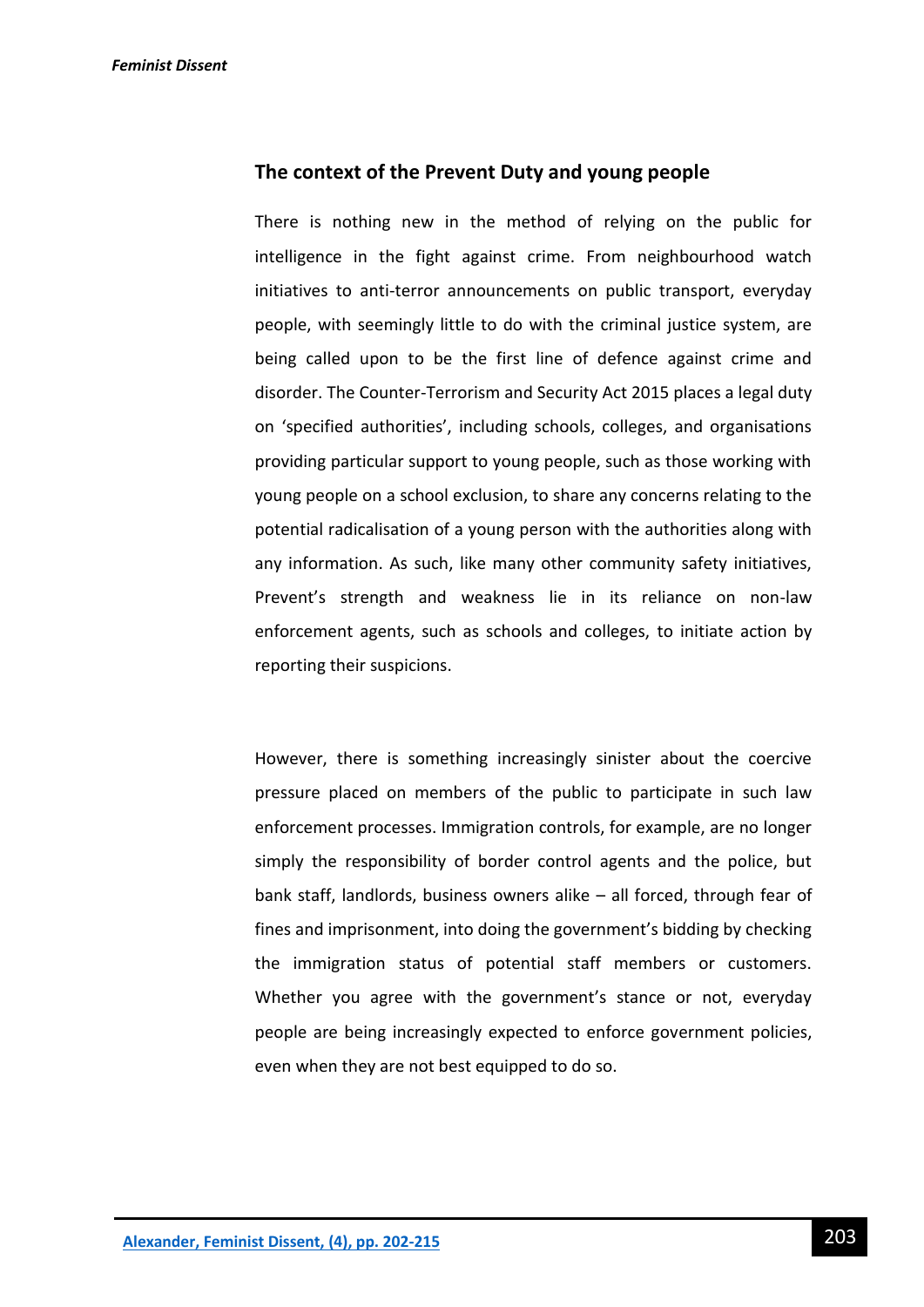The Prevent Duty Guidelines (HM Government 2015) seem to go one step further. Although the wording in Section 26 of the Terrorism and Counter Terrorism Act 2015 is one of protecting vulnerable people from potential harm, the duty isn't asking people to check particular legalities, but to help assess potential criminality. Mythen and Walklate (2016) comment that such pre-emptive measures often lead to an 'us and them' mentality with people, differentiating those who deserve protection from those who are a potential threat. Seen in this way, the Prevent Duty may well be compelling teachers, health care professionals, social workers, and others with a duty of care to, in effect, treat with suspicion those they are supporting. Like other crime prevention initiatives that rely on 'community' involvement and support, Prevent is a pre-emptive bottomup tool that works by the government outlining groups they believe could be of particular concern and then 'responsibilising' identified individuals and institutions, by expecting them to identify individuals who pose a potential risk and report their suspicions to the authorities (Hardy, 2015; Innes, 2006; McCulloch and Pickering, 2009; Mythen and Walklate, 2016; Zedner, 2008).

As with any other community safety programme, Prevent seeks to target those most at risk of posing the greatest threat. Due to the concern with Islamic radicalisation, there has been a much publicised and criticised attempt to engage the 'Muslim Community' (Lynch, 2013). Many feel this has had more of a destructive than constructive influence on community relations, through the demonising of particular groups of people by associating them with potential risk (Heath-Kelly, 2013; Kundnani, 2009).

However, young people are possibly of equal focus within government policy. The official viewpoint is that young people are more impressionable to fundamentalist messaging and therefore are at greater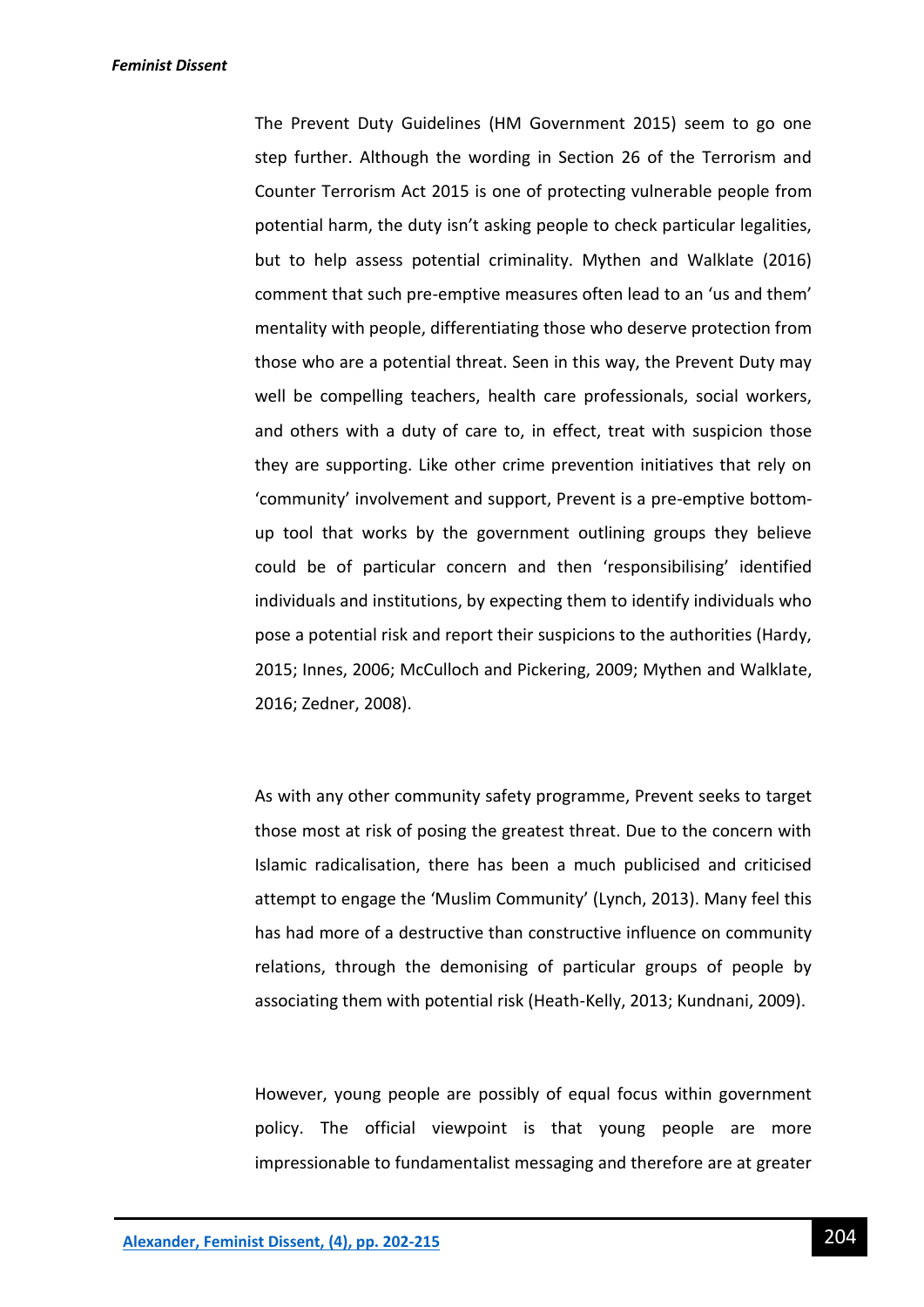risk of becoming radicalised, with the Prevent Strategy 2011 stating that 'the percentage of people who are prepared to support violent extremism in this country is very small. It is significantly greater amongst young people' (HM Government 2011:6). In such instances, Prevent may represent an early intervention tool that is halting potential terror threats before they ever materialise.

However, the data on those who are referred to Channel and those who are considered in need of support suggests that there is a disproportionate emphasis on young people. The Government's belief in the susceptibility of young people from largely disadvantaged backgrounds to radicalisation lacks the type of empirical research needed to really understand the issue (Breen, 2007; Mythen, et al., 2017). Mythen et al. (2017) explain that the government's position comes largely from responses to two questions in the 2010 Citizenship Survey that asked about the use of violence to protest or achieve a goal. This, along with concerns that young people are more likely to be searching for meaning and identity, and willing to join social networks – all of which have been identified as building blocks for radicalisation (Murshed and Pavan, 2011; Zech and Gabbay, 2016) – suggests they are the perfect target for fundamentalists. This combination has led the government to conclude that particular young people are at risk of and pose a particular threat to national security. However, the relatively small percentage of young people who are deemed in need of support after being referred for being at risk from fundamentalism suggests that a better, more informed approach is needed.

The government's statistics on terrorism arrests would suggest that under 21s are less likely to be involved in terrorist activities compared to the adult population. Between September 2001 and December 2017, 483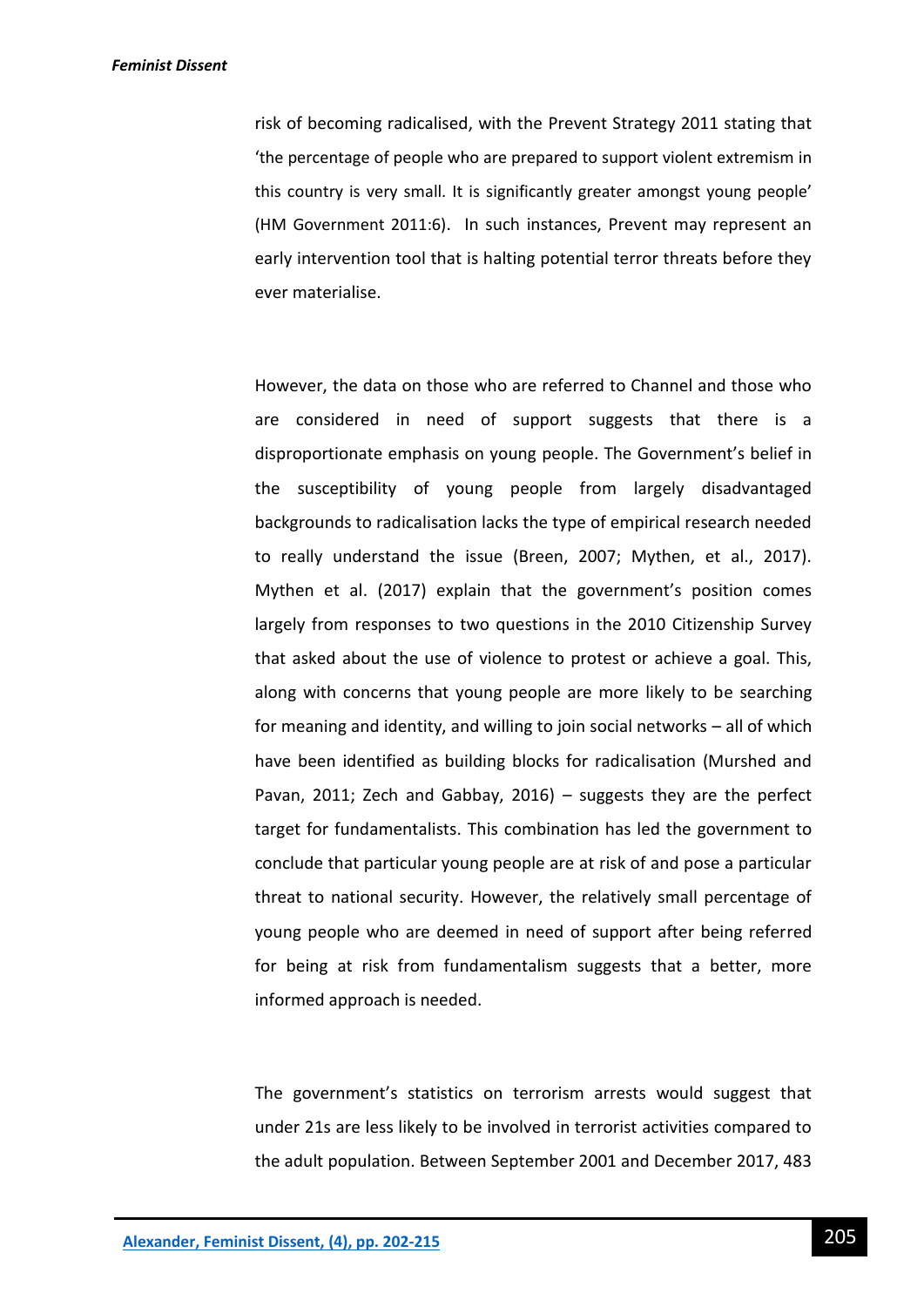young people were arrested on a terrorism charge leading to 108 convictions (terror and non-terror related) (HM Government, 2018b). This compares to 3,357 arrests and 608 convictions for the adult population (*ibid*). Despite the fact that young people are less likely to be perpetrators of terrorist acts in the UK than other demographics, young people – young men in particular – seem to be of particular focus within the 2015 Prevent Duty guidelines and represent over half of all Prevent referrals. Government data on Prevent show that of 6,093 people referred in the year ending March 2017, 57% (3,487) were under 21 and the vast majority male, with 80% of referrals and 85% of those supported being men (HM Government, 2018a). When put into context of actual arrest and conviction data for terrorist offences that shows those who carry out the attacks are generally males over the age of 30, the focus on young men may well be misplaced. This is not to say that that there should not be a concern around the vulnerability of young people, however, the arrest and conviction data clearly suggests that other age groups are susceptible to fundamentalist messages and need protection also.

As it stands, schools and post-16 educational institutions are the main referrers of young people to Prevent with educators referring 50% of the under 21s referred to the programme in 2016/17 followed by the police (23%) and local authorities (15%) (HM Government, 2017). In contrast, youth and community organisations only made 2.2% of Prevent's youth referrals (*ibid*). Despite the numbers of referrals, only 226 (6.5%) young people were considered in need of any intervention (*ibid*).

Given the numbers of young people involved in the education system, it is no wonder referrals from this sector outstripped any other referral source. However, only 7% of the education sector's youth referrals were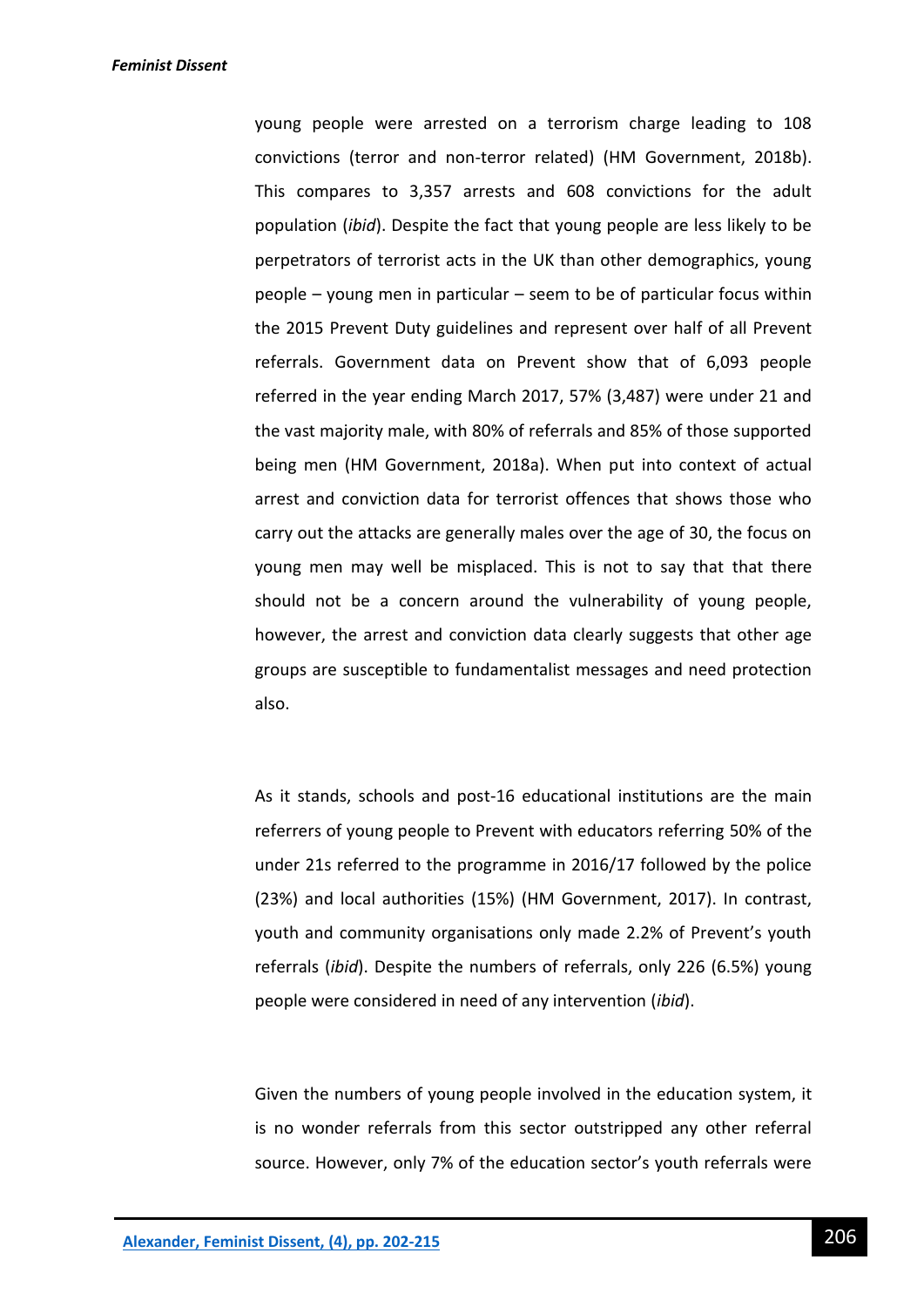of any interest (ibid), suggesting that the way the Prevent Duty is being operationalised is causing teachers to view young people with too much suspicion and to see signs of radicalisation that are not there.

Although the numbers of referrals from other sectors are lower, for the reasons stated above, the conversion rate from referral to intervention recipient doesn't fare that much better. 93-95% of referrals from Police, Local Authority, Health, and the secure estate (prisons, detention centres, youth offending institutions, and the like) were considered of no interest when reviewed by the authorities (HM Government, 2018a). Despite being the lowest source of referrals, a higher percentage of those who were referred by the youth and community organisations (13%) (ibid) were judged to need Channel support than other sources. From an information point of view, this would suggest that youth and community organisations are more effective at assessing the needs of young people than other institutions, although far more needs to be done to engage the sector effectively.

However, this is where my personal concerns with Prevent lie. In my research into young people involved in street violence, when specialist interventions were called upon to deal with group or individual behaviour, those offering more relational support seemed to step back. Either they thought it best or were told to leave it to the trained professionals. This resulted in young people feeling alone and often their behaviour got worse. If this is replicated in the support offered through Channel, the young people most at risk could find themselves further isolated and further at risk.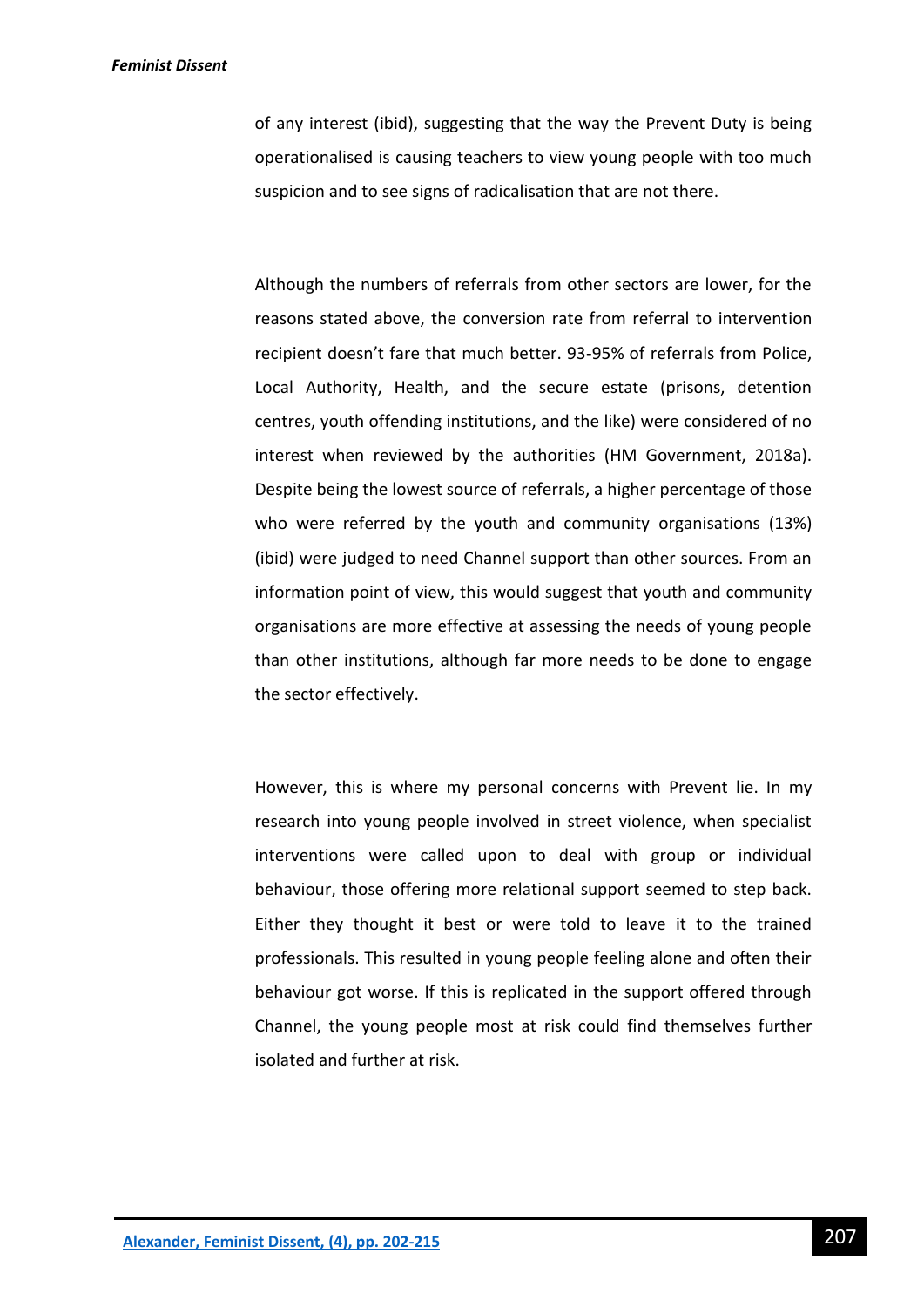Young people do need support to help safeguard themselves against fundamentalism. However, there is the obvious conflict generated by asking youth workers and teachers to refer to the authorities those whom they are meant to be building a trusted relationship with.

# **A view from the sector<sup>i</sup>**

Many in the youth sector are in a slightly different position than staff from schools and colleges in that they do not have a statutory duty to report concerns. Without this legal requirement, there seems to be a reluctance to support the programme. Concern remains that, if the sector caves in to pressure and strong-arm tactics from the authorities, we may betray the young people we work with, through viewing them with increasing suspicion and subject more innocent young people to scrutiny.

My first real experience with Prevent, besides the rumours and murmurings that existed within the sector, was as the head of a youth construction training programme. Most of the young participants had their troubled back stories – offending, exclusion, substance misuse, and the like – and the project offered young people the chance to learn employment skills by renovating social housing. The idea was to give them the chance to learn practical skills while providing a supportive space to help the participants flourish. Young people would usually be on the programme for three months, working with tradesmen and youth workers three days a week in a semi-formal environment, before being supported to find employment or further training.

Whilst the programme was valuable, the reality was that many of the young people needed longer on the programme to achieve what we in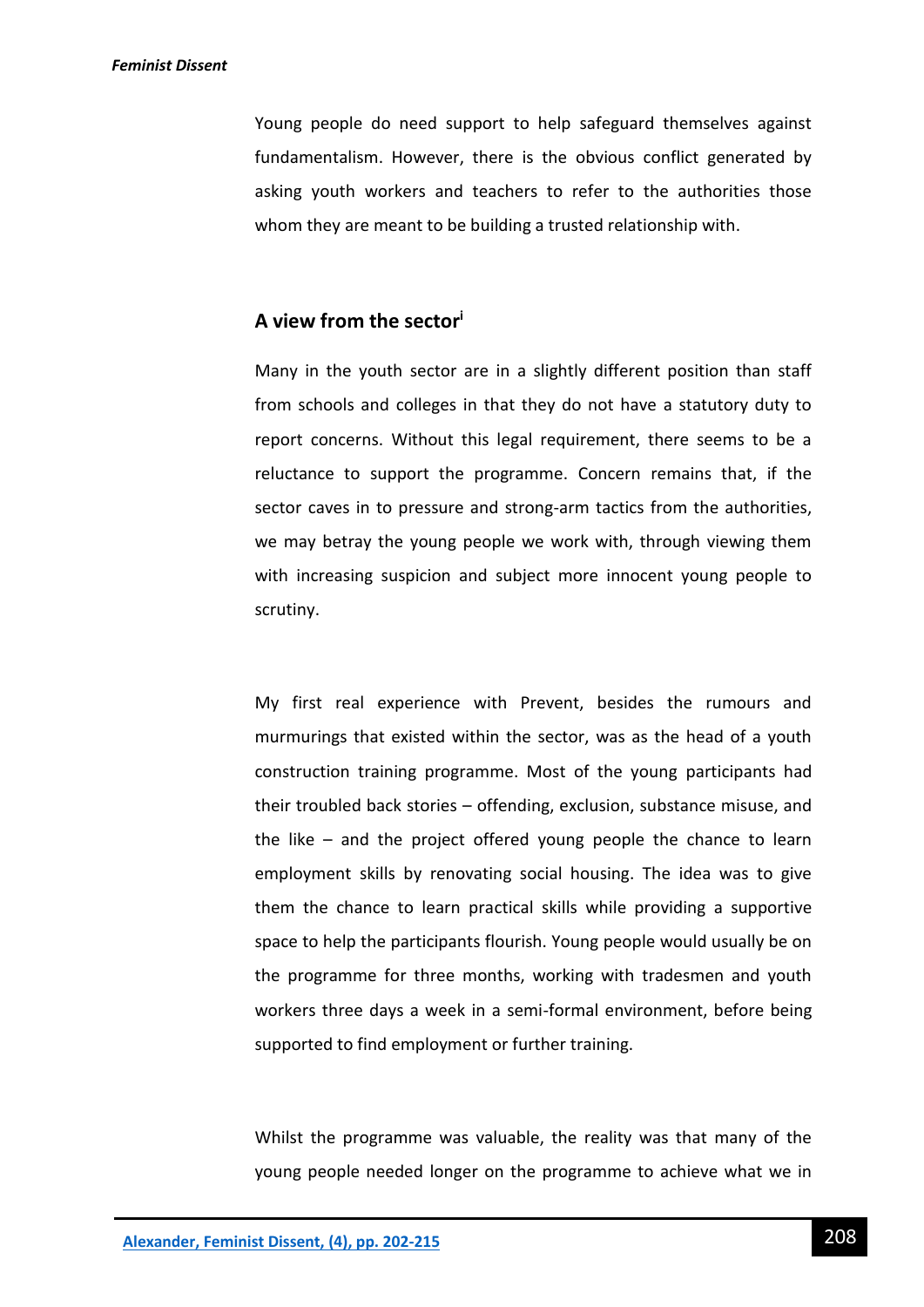the business call 'a positive outcome', and many just disappeared before they got to this point. The reasons for the dropouts varied, but for Daniel, a young person with a particularly difficult past, Prevent clearly played its part.

The youth sector was starting to try and understand the ramifications of the Counter-Terrorism and Security Act 2015 and it was still unclear of roles and responsibilities under the Prevent Duty. Our Head of Safeguarding had attended the Prevent training and reported back to staff that they needed to be 'more aware of the threat that radicalisation poses to young people'. It was also explained that if staff had any concerns about a young person that we should let her know. She would then report our concerns to the relevant Local Authority who, in turn, would ensure the young person obtained the support they needed.

Daniel came onto the construction programme after a staff member from a local social services department found him sleeping rough behind their office. After securing a place in a hostel for Daniel, he was introduced to us as something to get involved that would support Daniel while he figured out what next he wanted to do with his life. The hope was to support Daniel to get some structure in his life and eventually support him into an apprenticeship or college course, whilst helping him develop his interpersonal skills along the way. It was clear Daniel needed support – during his time on the programme, he hardly said a word and preferred to work on his own. After a few weeks, Daniel started isolating himself during break times so that he could pray. The project staff were a little concerned at this point, not so much with the praying, but with the fact that he seemed to have no real interest in socialising with others on the project during downtime or breaks. As the weeks went by, Daniel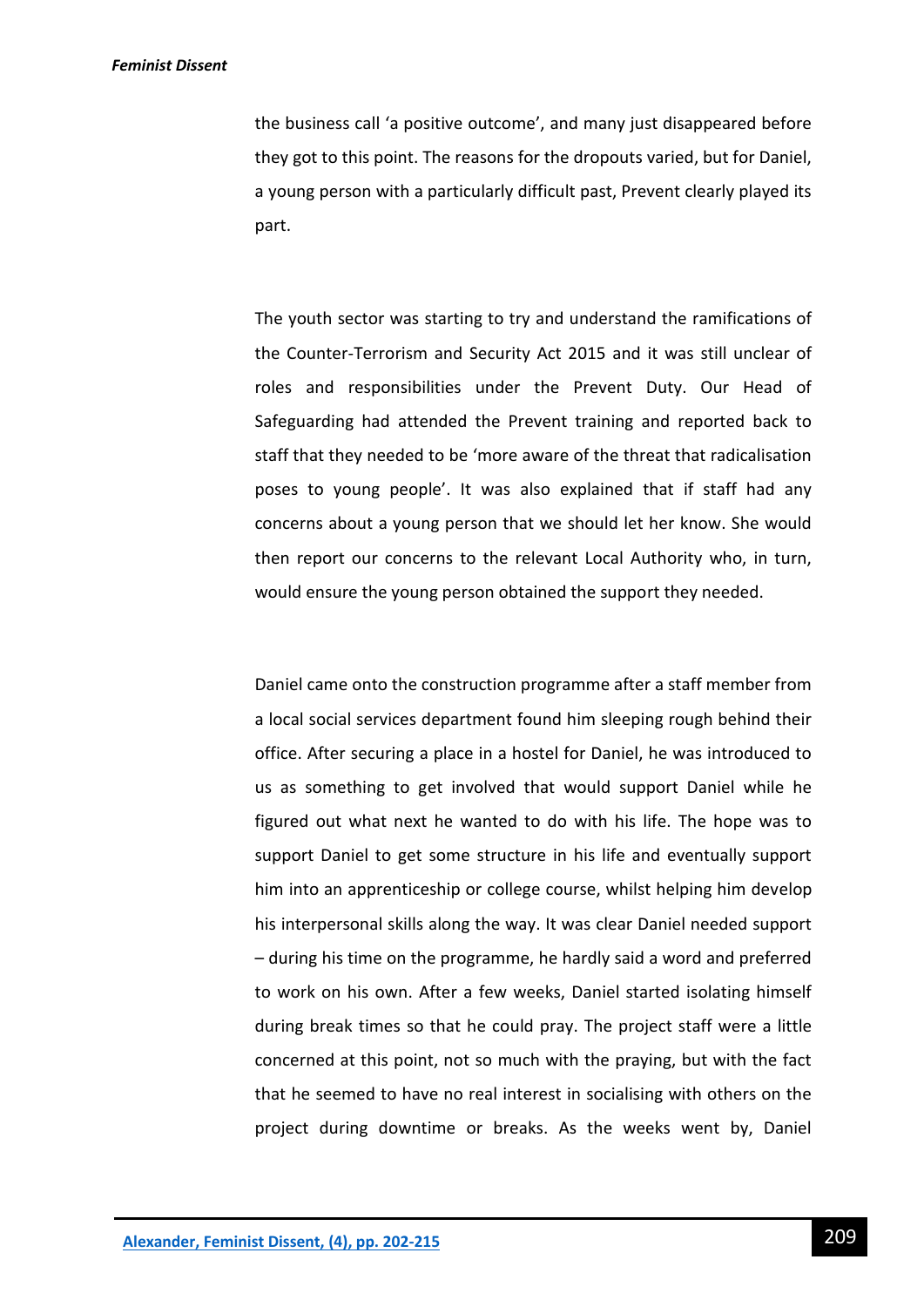seemed to become increasingly interested in Islam and was watching preaching on his phone while others sat around conversing.

On one such occasion, a staff member glanced at his phone and thought he may have seen an ISIS flag on the screen. During the staff debrief at the end of the day, the issue was raised and the organisation's Head of Safeguarding was informed of the incident. She stated that she would have to report the incident. As Daniel hadn't really connected with any of the staff, it was thought that we should simply inform the social worker who referred Daniel on to the programme as she may have a better relationship with Daniel than we did.

That was the last we saw of Daniel – his social worker fulfilled their Prevent Duty by alerting the authorities of our concerns, which had been interpreted as suspicions. The weekend before Daniel was due to be back in, the police had broken down his hostel door and arrested him. A few days later, we got a call from a very irate Daniel, after he had been released without charge and with no indication that he had been watching radicalising material. He vented his anger at being betrayed by the one organisation that he felt cared and had been willing to help him. This may not be the way that referrals to Prevent are meant to be dealt with, however, it does indicate that with such a sensitive issue, mistakes can be made on many levels and these mistakes can have serious impacts on young people. Those involved in decision making processes, whether it be the youth workers who did not feel able to address the issue with Daniel, the social worker who informed the police, and the police themselves, all could have dealt with Daniel differently.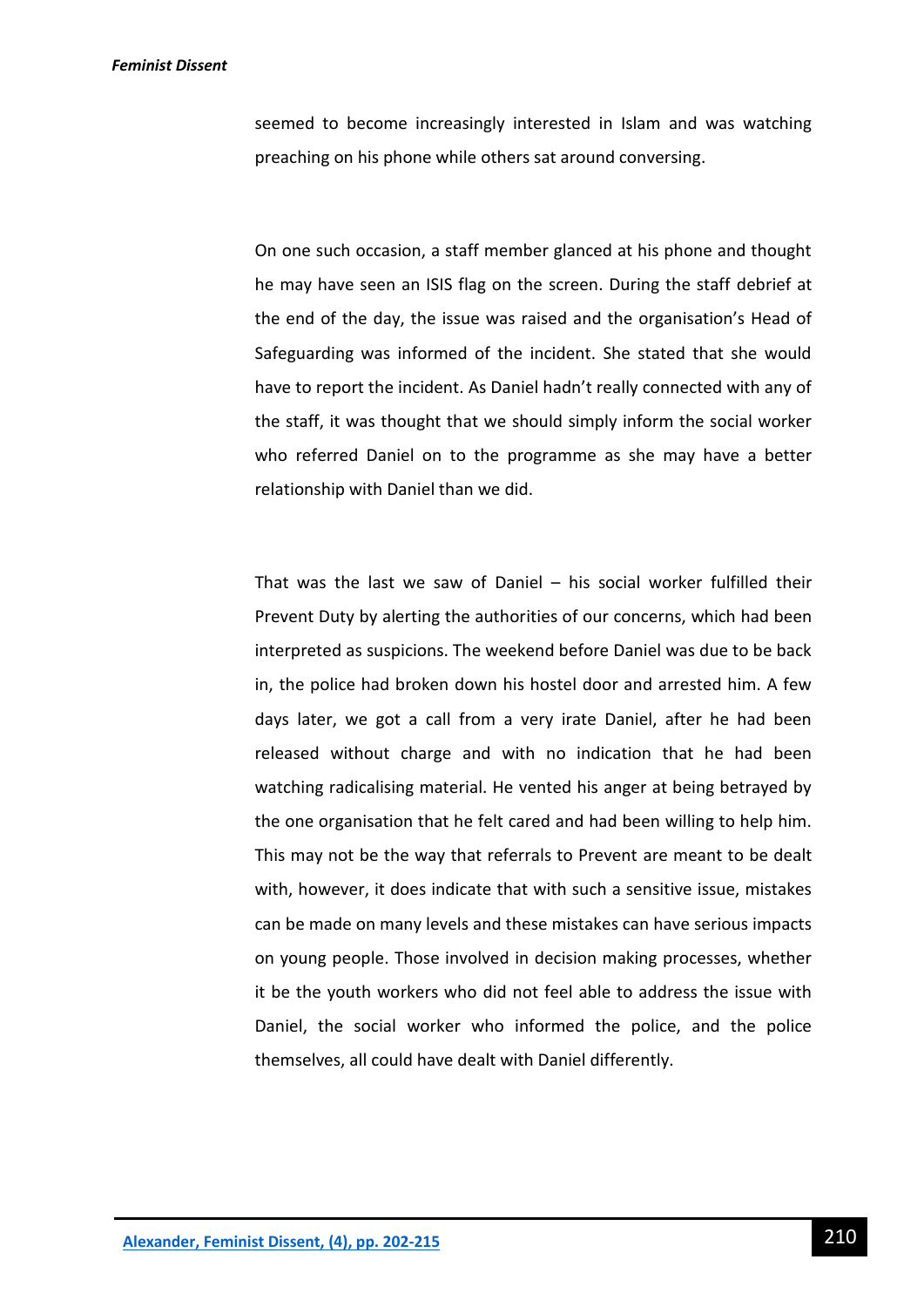We too felt let down – although we were not convinced that the local authority was going to provide much useful support, we did not think our conversation with Daniel's social worker would end up in his arrest.

I wish I could say that this heavy-handed approach to tackling radicalisation was a rarity within the youth sector, however, discussions with others in the youth sector makes me not so certain. In my position as both a frontline worker and a trustee of a local youth organisation in London, I often have the privileged but sometimes concerning position of being able to get an overview of what organisations face when working with young people who meet the government's criteria of suspicion. The reality is of all the committees and staff groups from the organisation that I sit on, none have ever discussed concerns regarding the radicalisation of young people. When the umbrella organisation that we belong to attempted to start a professional network focused on the issue of radicalisation, there was not enough interest to get it off the ground. Despite this lack of interest, the Government's focus on addressing the radicalisation of young people has led to the police wanting to engage with organisations who see little connection between their work and Prevent. The reluctance of organisations with no statutory duty to engage has caused the police to resort to applying pressure on organisations to supply them with information on potential radicals. An informal catch-up with Lee, a Director of a South London-based youth organisation, sheds some light on the type of tactics that are being used.

'It was right here, that he started to question me,' Lee commented, sipping on his coffee at Costa. 'I got a phone call from someone in the council working on Prevent and ended up feeling that I had to meet them. I couldn't understand why they wanted to meet with me really, when I got the call, I said that we don't see any extremism. I mean, we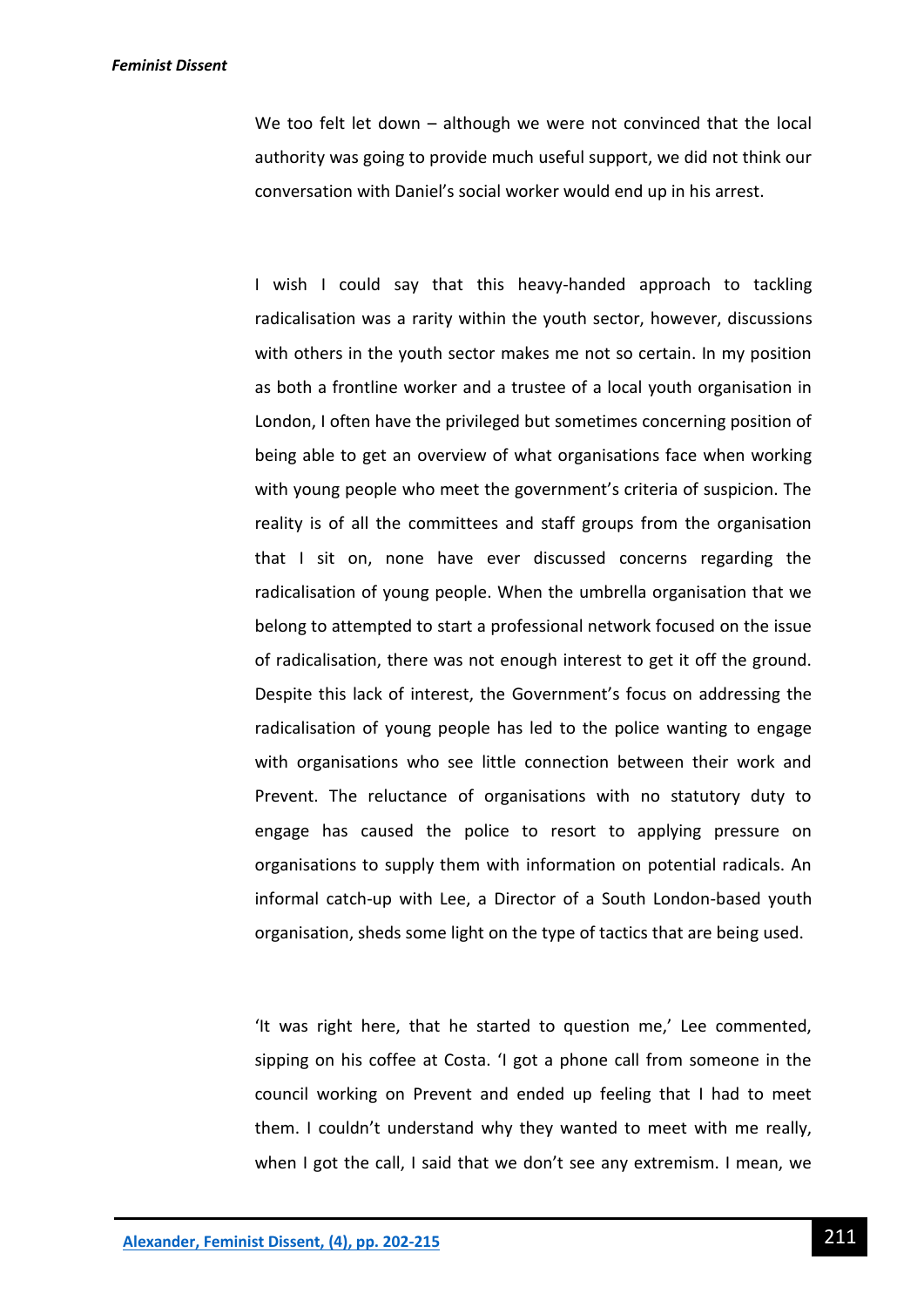are a sports project, but they insisted.' Lee explains, 'I mean, what do they think, we do have some Muslim boys, but they've often turned out to be the good ones.' Despite Lee's assertions that there was no sign of radicalisation in any of the 150+ young people he and the other workers support each week, the representative from Prevent insisted on meeting.

A few days later, Lee met with the council official and a police officer who tried to convince him that his involvement in the programme was vital. 'It was as if they were not listening,' explained Lee. 'I rolled off a list of our Muslim boys, showing that they are often the ones we need to worry about the least. I mean, look at Abdul, his Mosque supported him to travel and train to be a leader. I bet he fits their criteria, but he is the least radical person you are likely to meet round here. And what about Luke, he converted to Islam at 18 and it was the thing that turned his life around. I mean, coming from the background he does, with a mother who just lives to drink and a father who is useless, Islam was the best thing that could ever have happened to him. But they weren't interested in this; they seemed certain I had some information to offer.'

What struck me about Lee's retelling of the encounter was the assumption that he would have something to share and that he would be willing to or could be coerced into participating in a system of suspicion and spying. He took the involvement of the police officer as a strong-arm tactic to ensure he took the request for his involvement seriously. When Lee commented that he didn't feel that the programme had anything to do with him or the young people he worked with, he was pressured into admitting some of the young people may be a risk and that he should accept his role as an informant. Such is the concern about the pressure Lee felt that, during this informal chat, he was worried to even talk about it for fear of what may happen.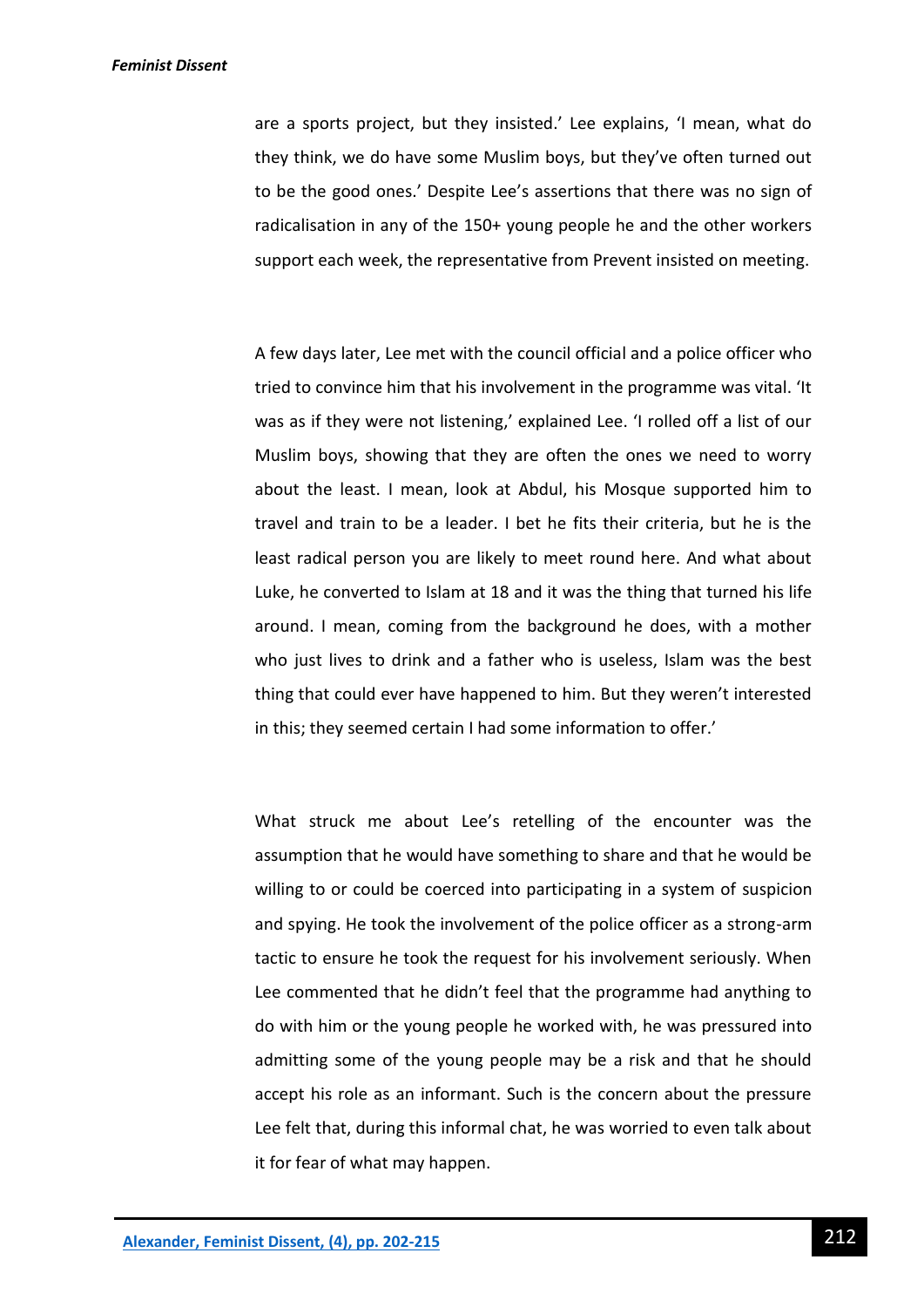### **Closing remarks**

Considering the place of community involvement within the Prevent strategy, the clumsy nature of the examples given here suggests there is a need for further exploration into youth organisations' experiences of Prevent. The anecdotal evidence above indicates that those closest to the frontline don't share the government's concern about the risk young people pose and that on the rare occasion suspicions are raised, information is handled in such a forceful way as to damage the little trust youth organisations have built with young people. At this point, further research is needed to understand whether what I have experienced and been privy to as a youth worker is an exception or part of a wider pattern.

**James Alexander** is a Senior Lecturer in Criminology at London Metropolitan University. Prior to this, James worked for over 15 years in the youth sector providing educational and diversionary support for young people at risk of social exclusion or with offending backgrounds. James' principle research interests include youth offending and urban relational connectivity.

### **References**

Breen, S. (2007) 'A critical research agenda for the study of political terror', *European Political Science*, 6, pp. 260–267.

Heath-Kelly, C. (2013) 'Counter-terrorism and the counterfactual: Producing the 'radicalisation' discourse and the UK PREVENT Strategy', *British Journal of Politics and International Relations,* 15(3), pp. 394–415. HM Government (2006) *Countering International Terrorism: The United Kingdom's Strategy*. London: TSO.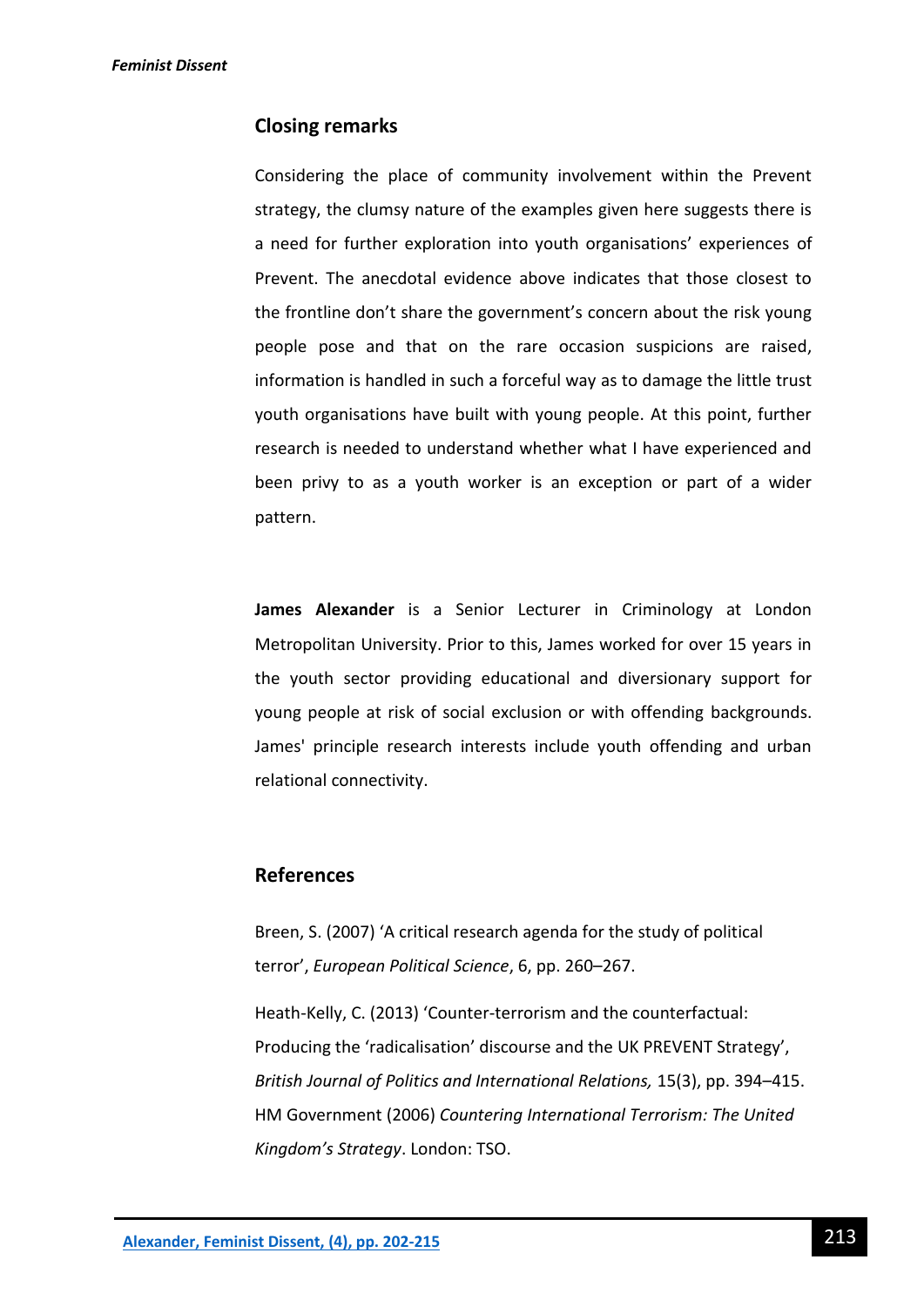Hardy, K. (2015) Resilience in UK counter-terrorism *Theoretical Criminology*, 19(1), pp. 77–94.

HM Government (2011) *PREVENT Strategy*. London: TSO.

HM Government (2015) *PREVENT: Duty Guidance*. London: TSO.

HM Government (2018a) 'Individuals referred to and supported through the *Prevent* Programme: April 2016 to March 2017', *Statistical Bulletin 06/18 Prevent statistics*, April 2016 to March 2017: Annex A. London: TSO.

HM Government (2018b) *Operation of police powers under the Terrorism Act 2000: quarterly update to December 2017: annual data tables*. London: TSO.

Innes, M. (2006) 'Policing uncertainty: Countering terror through community intelligence and democratic policing', *The Annals of the American Academy of Political and Social Science*, 605, pp. 222–241.

Kundnani, A. (2009) *Spooked! How not to Prevent Violent Extremism*. London: Institute of Race Relations.

Kundnani, A. (2015) *A Decade Lost: Rethinking Radicalisation and Extremism*. London: Claystone Publications.

Leuprecht, C., Hataley, T., Moskalenko, S. and Mccauley, C., (2010) 'Containing the Narrative: Strategy and Tactics in Countering the Storyline of Global Jihad', *Journal of Policing, Intelligence and Counter Terrorism* 5, pp. 42–57.<https://doi.org/10.1080/18335300.2010.9686940>

Lynch, O. (2013) 'British Muslim youth: radicalisation, terrorism and the construction of the "other"', *Critical Studies on Terrorism*, 6 (2), pp. 241- 261, DOI:10.1080/17539153.2013.788863

McCulloch, J. and Pickering, S. (2009) 'Pre-crime and counter-terrorism: imagining future crime in the 'War on Terror'. *British Journal of Criminology*, 49, pp. 628–645.